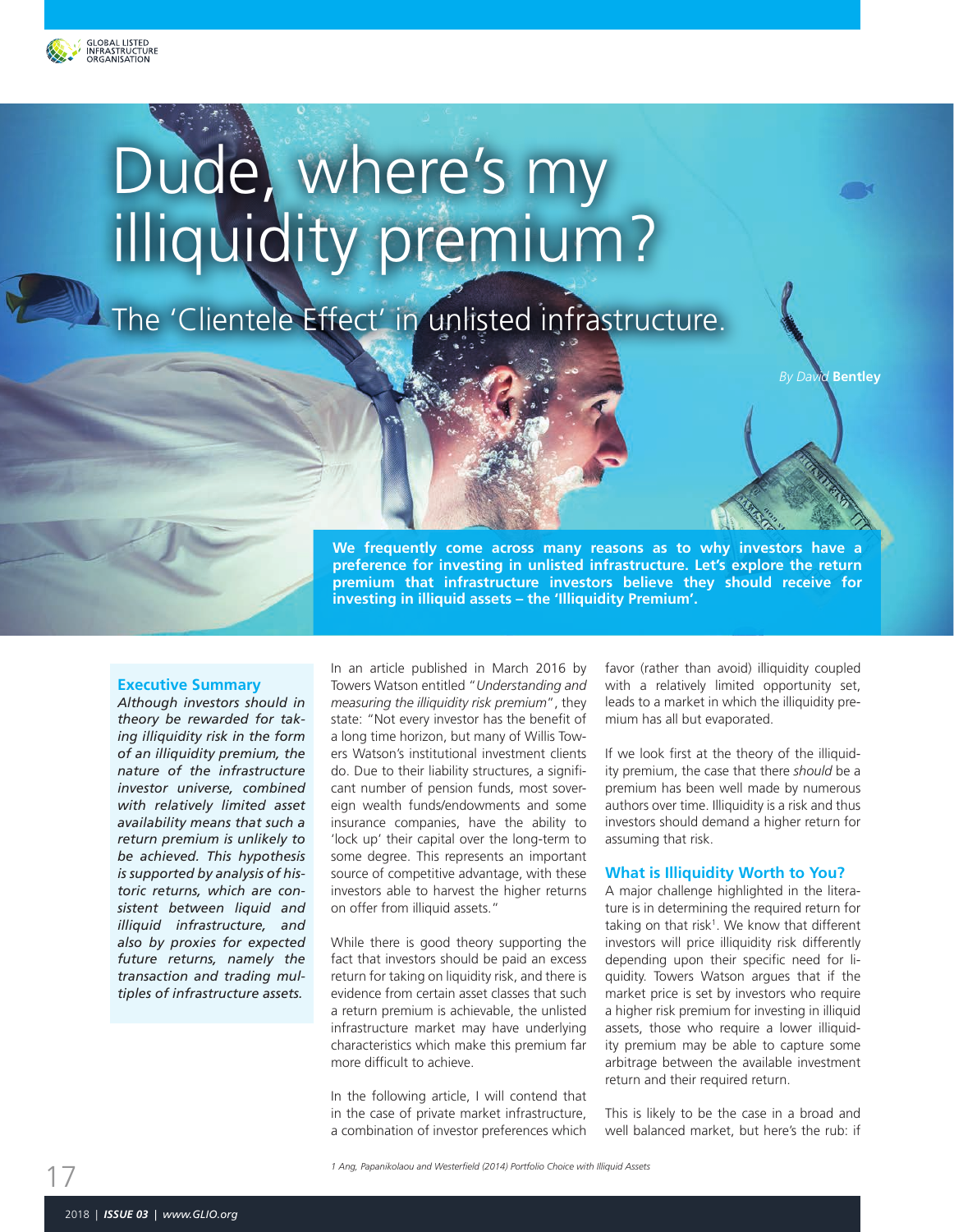

a market is dominated by investors which require a low risk premium for taking on illiquidity risk and it is those investors who are setting the marginal price for a scarce number of assets, then the illiquidity risk price (and therefore returns) will be low. In other words, the illiquidity premium will be set at (not above) the level required by the marginal buyer, and if the marginal buyer has a low or even zero requirement for an illiquidity premium that's where the illiquidity returns will be.

*The illiquidity premium will be set at (and not above) the level required by the marginal buyer.*

This is nicely summarized in a paper entitled "*Liquidity Premium in the Eye of the Beholder: An Analysis of the Clientele Effect in the Corporate Bond Market*"2 which looks at the effect whereby multiple investors with similar preferences dominate a particular market. In this paper, Huang et al note that: "When illiquid securities predominantly attract investors with low liquidity preference, the liquidity premium on these securities may be attenuated."

In other words, the Clientele Effect, which we see particularly strongly in unlisted infrastructure due to the consistency of investor preferences in that market, may be responsible for the significant reduction or elimination of the illiquidity premium.

Schroders also notes in its article entitled "*The Illiquidity Conundrum: Does the Illiquidity Premium Really Exist*" that most large pension and sovereign wealth funds place a relatively lower value on liquidity at the institutional level. Furthermore, these firms can generally meet their liquidity requirements through existing investments in liquid assets.

We also know from our discussions with institutions, that most of these firms have minimal or no liquidity requirements for their infrastructure allocations. Indeed, many of these investors specify that the infrastructure allocation must be deployed in private market assets only – in effect stating a preference for illiquid assets. In practise, therefore, a very large number of unlisted infrastructure investors see illiquid assets as more attractive than their liquid equivalents.

#### **Trophy Returns**

Another element the private market is those investors (often sovereign wealth funds or SOE asset owners) who appear to have a desire to own the infrastructure for strategic purposes and who therefore have a cost of capital which is approaching zero. These investors are only likely to compete for specific trophy assets but nonetheless, they may be a factor in putting downward pressure on overall returns in the sector.

Exacerbating the Clientele Effect in unlisted infrastructure is the fact that the unlisted market has a material shortfall of available core infrastructure assets relative to current available capital, and potential future capital inflows. The Preqin annual investor survey shows the current situation very clearly: Preqin estimates that \$150bn of capital, or 'dry powder', is searching for infrastructure asset exposure (see Figure 1). To compound the issue, many investors are looking to increase their long-term target allocations to infrastructure, increasing pressure on the market. This imbalance pushes the assets towards those investors with the lowest cost of capital – which tend to be the firms which see illiquidity as somewhat of a benefit rather than a risk. >

## **Perceived reasons for investing directly into infrastructure:**

### Control.

Ability to add value through operational and financial improvements.

Direct ownership of very specific assets.

Lack of correlation (because of differences in valuation methodology) with other markets/asset classes.

*The Clientele Effect may be responsible for the significant reduction or elimination of the illiquidity premium.*

Unlisted Infrastructure Assets under Management **Figure 1: Unlisted Infrastructure Assets under Management, December 2007 to June 2017**



2 Huang, Jing-Zhi and Sun, Zhenzhen and Yao, Tong and Yu, Tong, Liquidity Premium in the Eye of the Beholder: An Analysis of the Clientele Effect in the Corporate Bond Market (September *2014). Asian Finance Association (AsFA) 2013 Conference. Available at: SSRN: https://ssrn.com/abstract=2269894 or http://dx.doi.org/10.2139/ssrn.2269894*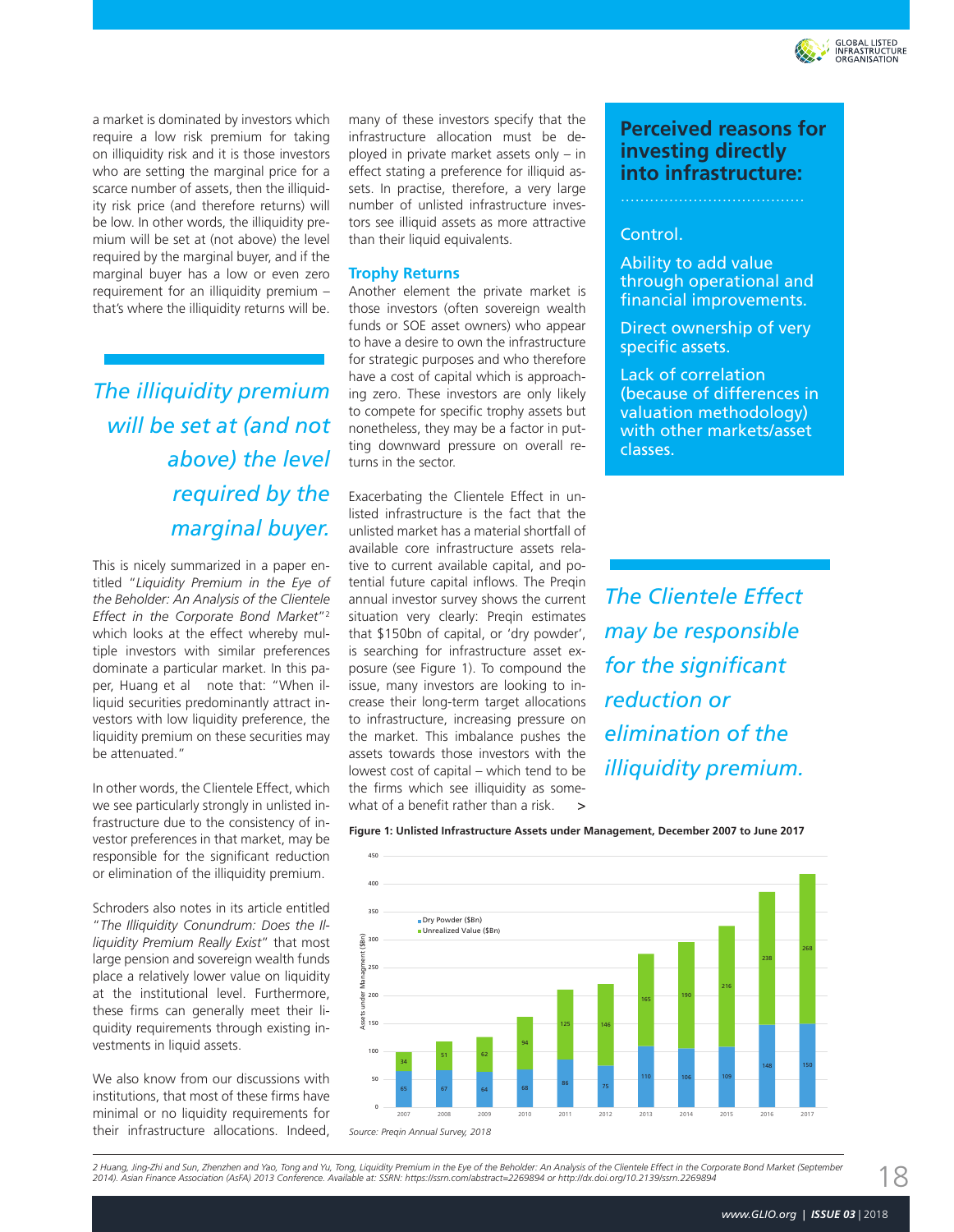

#### Figure 2: Institutional Investors Plans for Allocation in the Longer Term



Source: Preqin 2018 Infrastructure Report *Source: Preqin Interviews, December 2017*





*Source: GLIO, Inframation*

Another slightly less scientific statistic, but one that is nonetheless instructive, is that a search on Preqin of private and public sector pension funds, and sovereign wealth funds, reveals 924 investors with a stated an interest in unlisted infrastructure, compared to only 164 investors with a stated interest in listed infrastructure. In this search there was an overlap of 132 investors who had an interest in both listed and unlisted infrastructure, a relatively small number out of a total of 957 unique investors. We recognize that this is a crude statistic, but the scale of the difference in investor preferences highlights the strong predisposition of investors to unlisted infrastructure.

In summary, we know that many unlisted infrastructure investors are indifferent (at best) to illiquidity risk and, when combined with the supply/demand attributes of the unlisted infrastructure market, we would expect to see limited or no illiquidity premium available in the unlisted infrastructure market.

GLIO regularly publishes information comparing the performance of listed and unlisted infrastructure over time. If we look at longer-term returns to September 2017 (the date of the most recent update to the Preqin unlisted infrastructure index) we can see that the investment performance for both forms of infrastructure have been very consistent over most timeframes. In fact, monthly averages total returns are very similar: unlisted averaging +90bps per month, whereas listed infrastructure averages +93bps per month. There is scant evidence of an illiquidity premium being earned by unlisted infrastructure investors.

The next useful data point is to look at the expected returns for infrastructure assets in the listed and unlisted markets. It is relatively difficult, however, to establish consistent and reliable data on the return expectations of investors.

One approximation of forward-looking returns is to compare the valuations (as determined by EV/EBITDA multiples) of assets in the public market to those in the private market. We can see from our analysis that in most sectors and in most geographies the prices paid in the unlisted sector are in line or above those in publicly traded securities. Global airports transactions over the course of the past 12 years offers good example of this phenomenon, with the vast majority of private transactions (blue dots in Figure 3.) taking place above the average multiples in the listed airports (orange line) infrastructure sub-sector.

*There is scant evidence of an illiquidity premium being earned by unlisted infrastructure investors.*

The hypothesis is consistent and defendable in theory, but does the data support this story?

To evaluate this, we examine below evidence on historical returns as well as prospective investment returns in the listed and unlisted infrastructure market.

Some of this premium may be accounted for by an assumption that unlisted managers can add value that listed company management teams cannot. However, even allowing for this manager skill (and noting that at least part of those excess returns may be captured by higher unlisted manager fees), the forward-looking